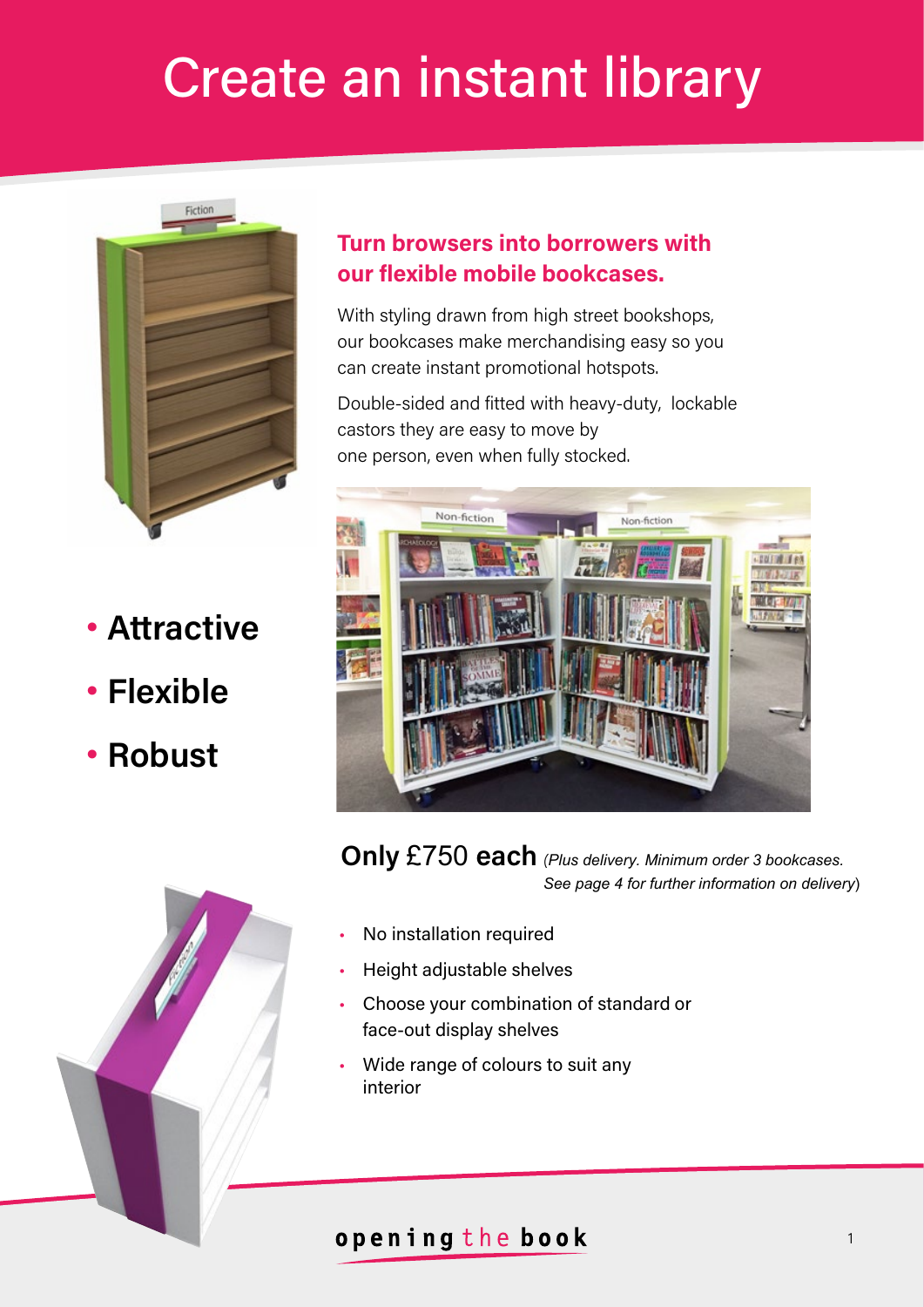# Mobile Bookcases

#### **Bookcase Finishes**

Mobile Bookcases are available in two neutral inner carcase/shelf colours to form a perfect backdrop to showcase your books. The outer accent bands can be selected from a range of colours to suit most interiors.



Please state your colour preferences when ordering.

## opening the book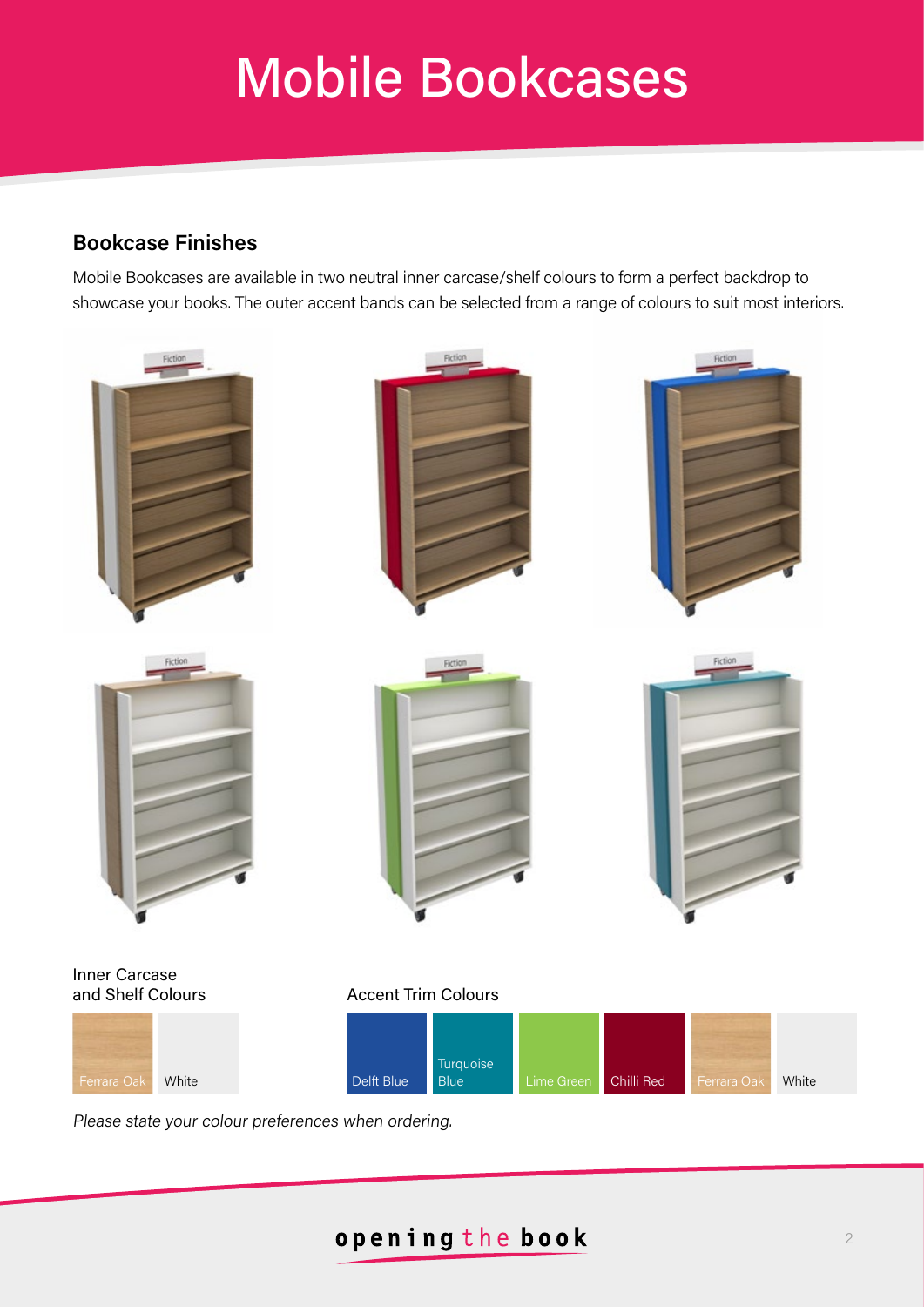## **Accessories**



Non-fiction

#### **Bookcase Sign Holder - £25 each**

We can supply a flexible, attractive signage system with Bookcase Sign Holders comprising an acrylic sleeve in a grooved block fitted to the top of the bookcase.

#### **Signage Headers**

Printed guiding inserts, which slide easily into the acrylic sleeves, are available from a range of attractive designs with your choice of text. If you would like a quote to add headers to your bookcases, please contact us.



#### **Display Shelf**

You can substitute a display shelf for a reversible shelf, at no extra cost, to create eye-catching displays. Holds up to 12 face-forward standard-size paperbacks (two deep). Please state required number of display shelves when ordering.



#### **Waterfall Display Unit - £185**

Our unique Waterfall Display Units create instant eyecatching, face-forward display. A Waterfall offers capacity for up to 36 standard-size paperbacks (two deep). It sits safely on the second shelf of the bookcase and can be easily moved to another bookcase to keep your displays dynamic.

## opening the book